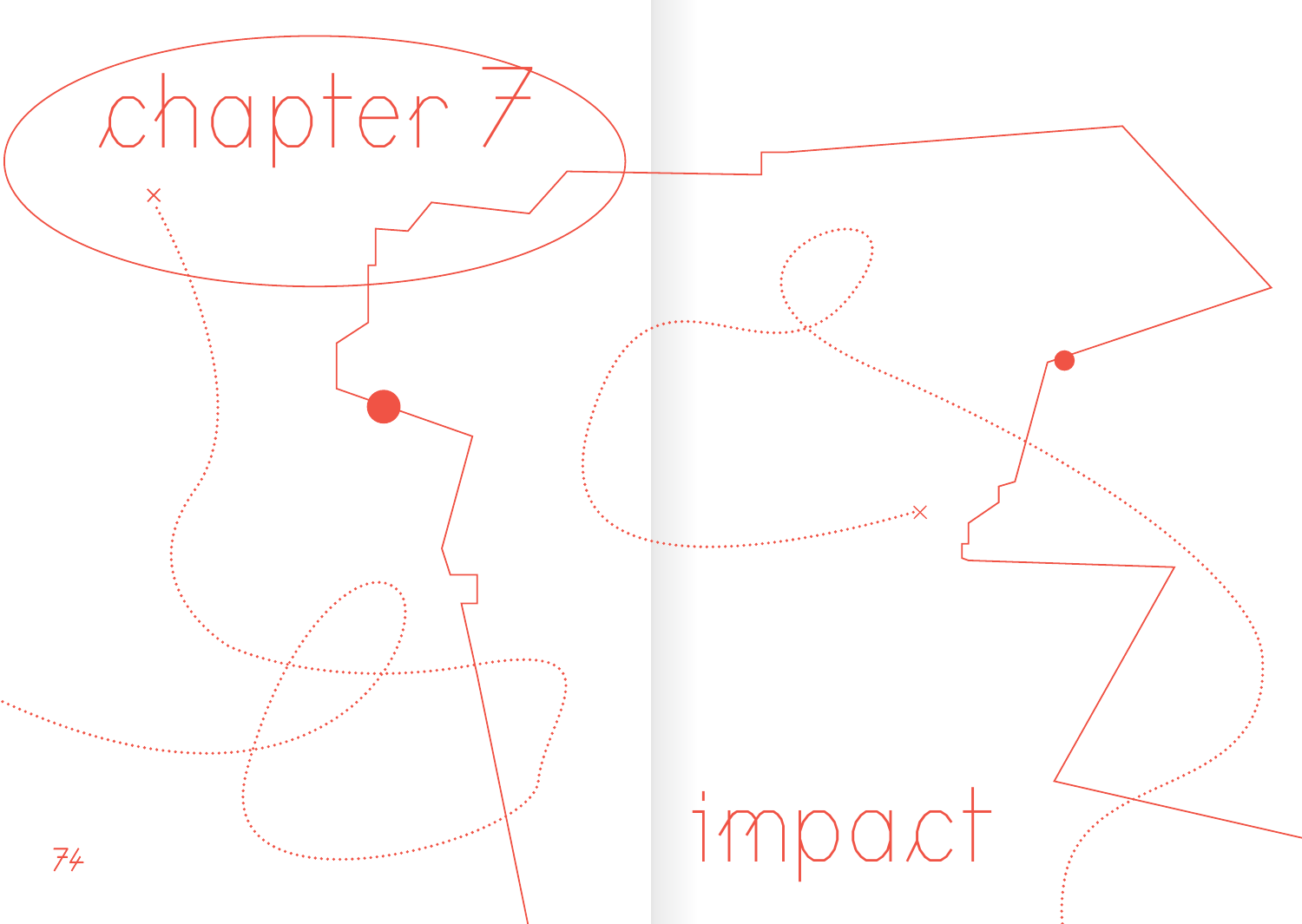## impact

The final part of the storytelling process begins the same moment you press 'save' on the computer. Having arrived at the end of the production phase, only one thing remains: that the story gets out to readers, listeners and viewers. This includes people who know very little about migration as well as experts on the topic. It also includes everyone who was interviewed for the piece, and now gets to see their input in the larger context of the story. The moment of publication is also when a story starts to have an impact. All that was done so far now comes to the test: the research phase and interactions with people, choices when crafting the story, and details or quotes that were either included or left out.

Several participants spoke about the importance of sharing quotes with the interviewees before publishing. Omar Saadeh, who filmed videos for an NGO in Lebanon, said that people featured in stories should always get a chance to see the material. "Even getting it translated word by word, like, 'this is your story, these are your quotes, this is the general introduction,'" he said. Shehrazad Siraj, the student and writer from France, said that she always wants people to read her features: "I want to make sure that I didn't make any mistakes or misunderstood something. Usually we think it's enough to get people's consent but it's important to check afterwards too." This, Siraj added, depends on whom you interviewed: "If you were talking to a rapist for example, then no. But it is always important when you interview marginalised communities."

 $78<sup>77</sup>$ Staying aware of the power dynamics of each situation helps to guide in these choices. Is the storyteller in a position of power vis-à-vis the interviewee? Then, yes, the people quoted should get a chance to see and agree with how they were cited. Or is the opposite true? If the person quoted is in a position of power – perhaps an official spokesperson or a politician speaking on the record – then the roles are reversed and the information should be published the way it was originally related.

Besides checking quotes and citations with interviewees, there are other ways to make sure that people are represented in accurate ways. Rayan Sukkar from Campji said that she always asks herself a number of questions before publishing a story: "Are the people in the story happy about how you portrayed them? If they are refugees and migrants, will it lead to any change in their lives? What will those reading or watching the video think?" Something, she said, should "connect them to the people in the story." Inga Hajdarowicz, the PhD candidate researching migration, said that her articles must be true to the experiences of people: "They need to work. I need to be able to reflect the experiences of the women I meet, as well as the organisations that opened their doors for me." Hajdarowicz said that what she writes "must be powerful enough so that it inspires other people to do similar work." This, she concluded, "is a huge responsibility."

But it happens that storytellers and media outlets fail to respect the intentions and wishes – sometimes the safety – of people. In 2018, researcher Johanna Foster and lawyer Sherizaan Minwalla published a study<sup>14</sup> on the experiences of Yazidi women who were interviewed by journalists documenting sexual violence. Eighty-five percent of the women said that journalists had done something unethical, such as pressuring them to speak or failing to protect their identities. During the 2019 terrorist attack on a hotel in Kenya's capital Nairobi, many international media outlets were criticised for publishing images of people who were killed, even as the attack was ongoing. "African victims of atrocities […] often get their death displayed for consumption with little to no regard for their privacy or the grief of their family members," media and mass atrocities fellow James Siguru Wahutu said<sup>15</sup> to the BBC then. A similar criticism was raised against The New York Times in 2018, when the paper featured a story about mental health in post-war Sri Lanka. A thread<sup>16</sup> on Twitter questioned if it was ethical to publish images of people with mental health – even if, as the paper said, they had given formal consent. Some suggested that had a local photographer contributed to the story, the approach could have been different.

"Are the people in the story happy about how you portrayed them?»

> 14 | www.sciencedirect. com/science/article/abs/ pii/S0277539517301905

15 | www.bbc.com/news/ world-africa-46889822

16 | www.twitter.com/ garikaalan/status/1070 173084420730880?s=2 1/107017308442073088 0?s=21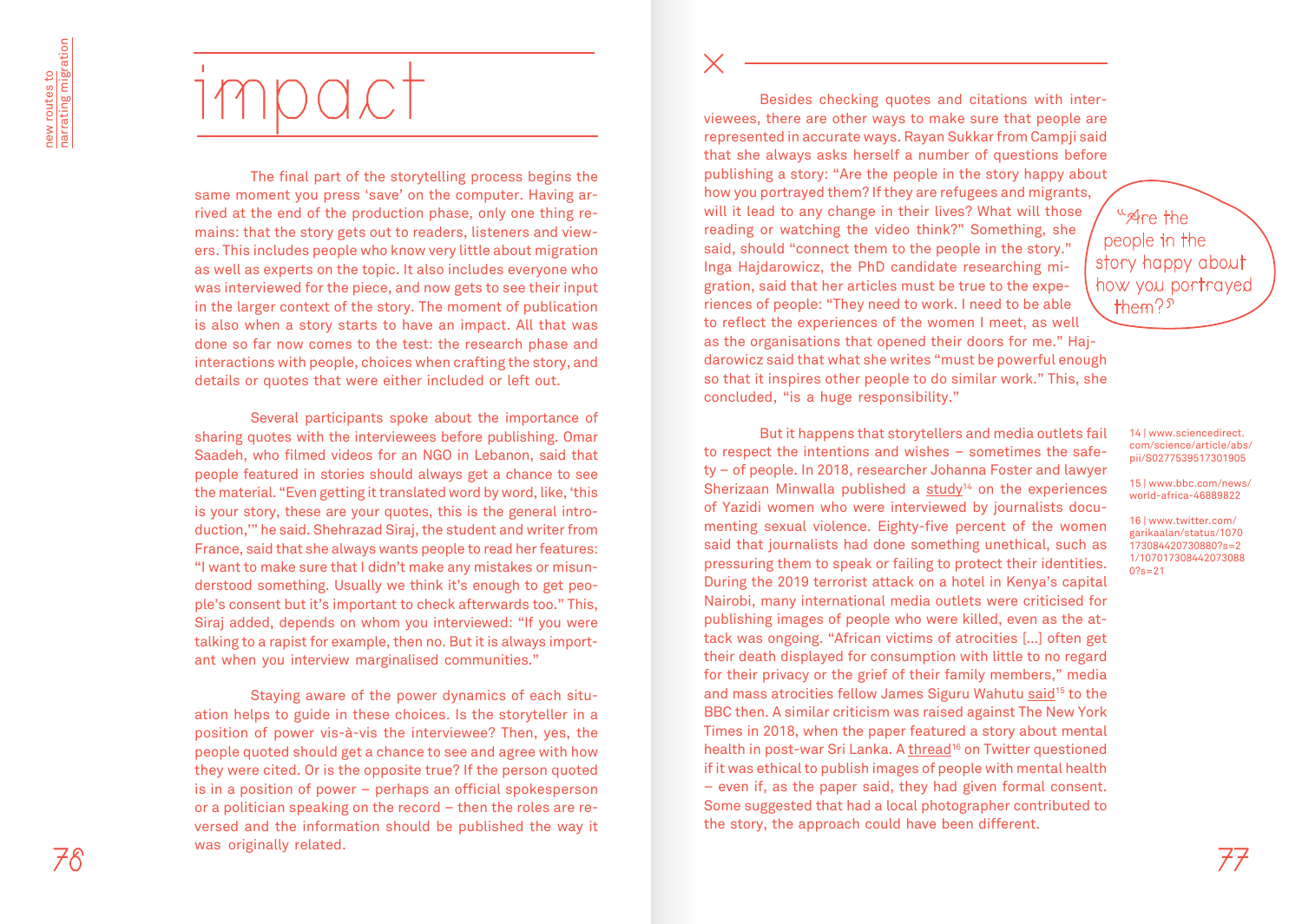Laure Makarem from ARM described an incident where a journalist did not respect the safety and integrity of the migrant woman she interviewed: "The discussion was first very broad, she asked to know the person's story and why she was in Lebanon." But then the vibe changed, Makarem said. The person was applying for asylum, and could not return to her country for political reasons. "Apparently the journalist knew that, but kept asking questions even though she was not comfortable." Afterwards, the interviewee realised that she had said more than what she wanted to say. But she knew neither the name nor the phone number of the journalist. "We managed to find it and ask to keep some information off the record. But we don't know because she never shared what she wrote with us," Makarem said.

Several participants also said that journalists and communicators with NGOs sometimes feel pressured to reproduce images of refugees or migrants as vulnerable, passive or weak. Doha Adi said that her NGO has a strategy for when donors ask for this kind of material. "We say that we have policies and internal codes of conduct that dictate not showing individuals in vulnerable positions, children crying or women as weak individuals. We only show dignified content, not the inside of a dirty or messy house, for instance." Such images, Adi said, may be used for internal documentation but not for media purposes. "We use different formats for different things. Detailed material is usually shared only with donors. Then we feature other kinds of stories on social media."

Numbers and statistics, which media outlets often rely on to underpin their stories, should also be used with similar caution. Presenting accurate data on migration and refugees is important and comes with a lot of responsibility. Numbers mean little if not put in context, and they can easily be used to promote political agendas. When presented as 'true' or 'final,' we sometimes forget that statistics and data are always subjective representations of reality, and need to be accompanied by reflections and people's stories.

 $\times$ 

 $78$  impact of a story. Effects are long-term and indirect, if any  $79$ For many journalists there is an idea, or at least hope, that their work will lead to change or betterment in the world. But it is hard, if not impossible, to measure the

at all. "As a journalist, you always want your stories to have an impact and help people's lives. But in reality they often don't. Sometimes they do, even if it's just by making people happy that someone has heard their story," the journalist Abby Sewell said. Fatima Alhaji, the journalist in Berlin, said that journalism should be relieved from the 'burden' of always having to lead to change: "Just do your work and show what's happening. Be gentle with people and what they are doing." Alhaji said that she thought a lot about whether or not journalists can contribute to social change: "At one point I got the answer. As a journalist, it is not you that make the change. You can only support people in what they want to change." "It is not you that make the change. You can only support people in what they want to change.»

Still, storytelling does retain the power to create change. As mentioned in several chapters, it raises issues and directs people's attention. In this sense, it can be a force of both bad and good. Adi from Sawa for Development and Aid said that storytellers can function as connectors between people featured in their stories and those in power. "Most refugees we work with may not have a way to reach donors and decision-makers. So we play a role, let's say, as a microphone." In the long run, she said, this can have an effect: "We have shared many interviews and testimonies with donors who actually have an impact on authorities and governments."

"We play a role, let's say, as a microphone."

Rayan Sukkar and Samih Mahmoud from Campji described how their relationship with people grew over the course of them working in the neighbourhood. "At the beginning we didn't have that big of an impact, but now we do. We have a program called 'News from the roofs' where we look critically at the news coverage. If there's an issue that we don't bring up, people write to us and ask why," Mahmoud said. "They then continue the discussion on their own, criticising politicians and mocking them." He described how once, a young man died from an electric shock in one of Beirut's camps: "His brother called us to speak and release all the tension. This is how important independent media is for citizens and refugees." Sukkar said that, "Sometimes people scold us, asking 'Why don't you come to our neighbourhood, we haven't seen you here for a while.' We are happy when they do this, because if they didn't, it would mean that they don't like our work."